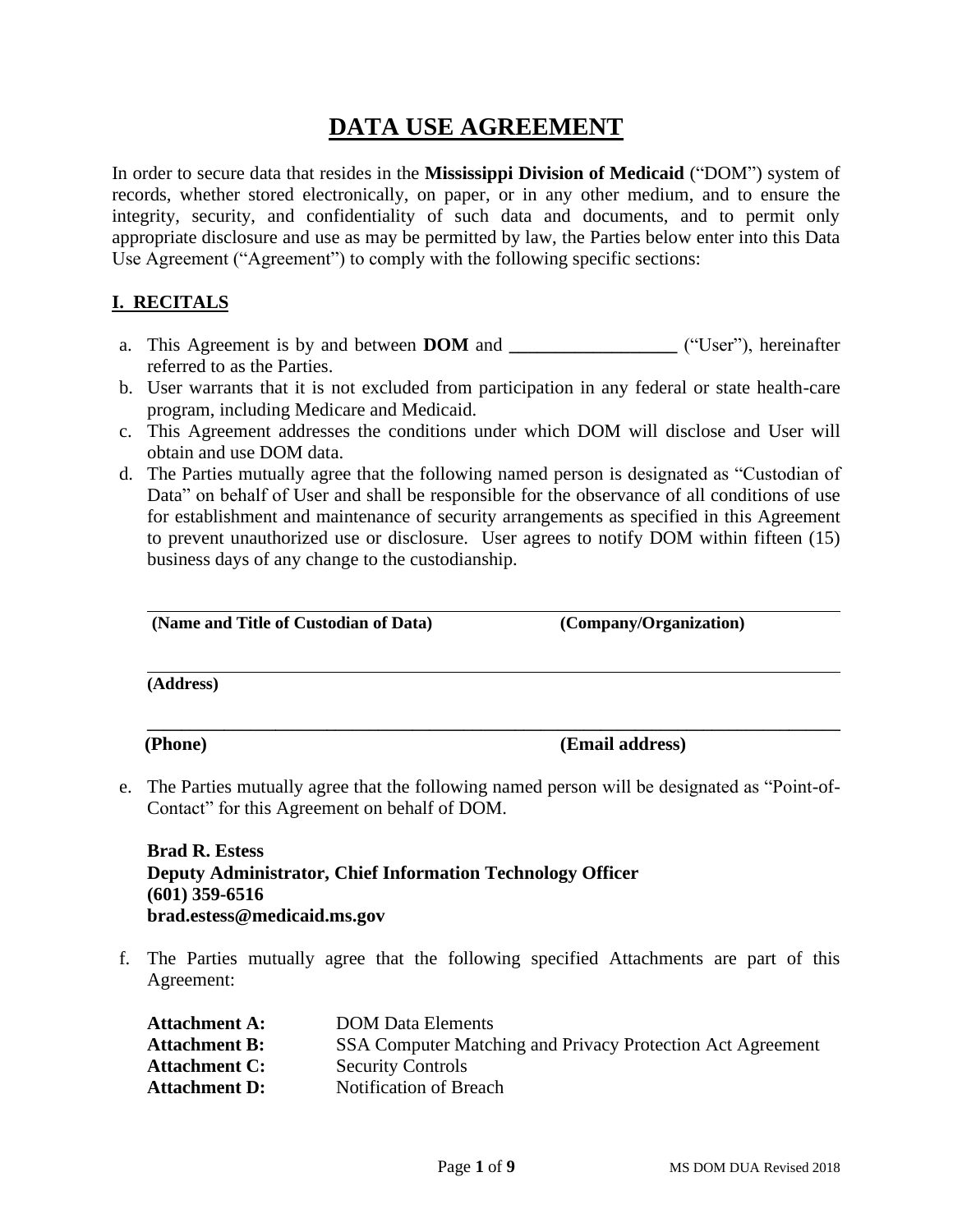| <b>Attachment E:</b> | Certificate of Return or Destruction/Sanitization of Confidential |
|----------------------|-------------------------------------------------------------------|
|                      | Data                                                              |
| <b>Attachment F:</b> | Service Agreement                                                 |

- g. The Parties mutually agree, and in furnishing data hereunder DOM relies upon such agreement, that such data will be used solely for the following purpose, as detailed in the Service Agreement executed by the Parties **(Attachment F)**: **Contract between** and the Mississippi Division of Medicaid for
- h. Some of the data specified in this Agreement may constitute Protected Health Information ("PHI"), Personally Identifiable Information (PII), or personal information ("PI") under federal or state law. The Parties mutually agree that the creation, receipt, maintenance, transmittal, and disclosure of DOM data containing PHI or PI shall be subject to the applicable provisions of the Health Insurance Portability and Accountability Act ("HIPAA") of 1996 (as amended by the Genetic Information Nondiscrimination Act ("GINA") of 2008 and the Health Information Technology for Economic and Clinical Health Act ("HITECH Act"), Title XIII of Division A, and Title IV of Division B of the American Recovery and Reinvestment Act ("ARRA") of 2009), its implementing regulations, and the provisions of other applicable federal and state law.

### **II. DEFINITIONS**

The following definitions shall apply to this Agreement.

- a. "Confidential Data" shall mean any information from which an individual may be uniquely identified, including, without limitation, an individual's name, address, telephone number, social security number, birth date, account numbers, and healthcare information. Confidential information is construed broadly to include DOM data, protected health information  $(PHI)^1$ , and Personally Identifiable Information  $(PII)^2$ , which shall include all data provided to DOM by the Social Security Administration (SSA).
- b. "DOM" shall mean the Division of Medicaid in the Office of the Governor, an administrative agency of the State of Mississippi.
- c. "DOM data" shall mean all data that is collected, stored, processed, or generated by or on behalf of DOM under this Agreement, including all attachments.
- d. "Protected Health Information" shall have the same meaning as the term "Protected health information" in 45 C.F.R. § 160.103.
- e. "Service Agreement" shall mean any applicable Memorandum of Understanding ("MOU"), agreement, contract, or any other similar device, and any proposal or Request for Proposal ("RFP") related thereto and agreed upon between the Parties, entered into between DOM and User.
- f. "User" shall mean \_\_\_\_\_\_\_\_\_\_\_\_\_\_\_\_\_\_\_\_\_\_, including all workforce members, representatives, subcontractors, agents, successors, heirs, and permitted assigns.

<sup>1</sup> Which shall have the same meaning as the term "Protected Health Information" in 45 C.F.R. §160.103

<sup>&</sup>lt;sup>2</sup> Which is defined by the United States Government Accountability Office (GAO) as, "any information about an individual maintained by an agency, including (1) any information that can be used to distinguish or trace an individual's identity, such as name, social security number, date and place of birth, mother's maiden name, or biometric records; and (2) any other information that is linked or linkable to an individual, such as a medical, education, financial, and employment information" (NIST SP 800- 122).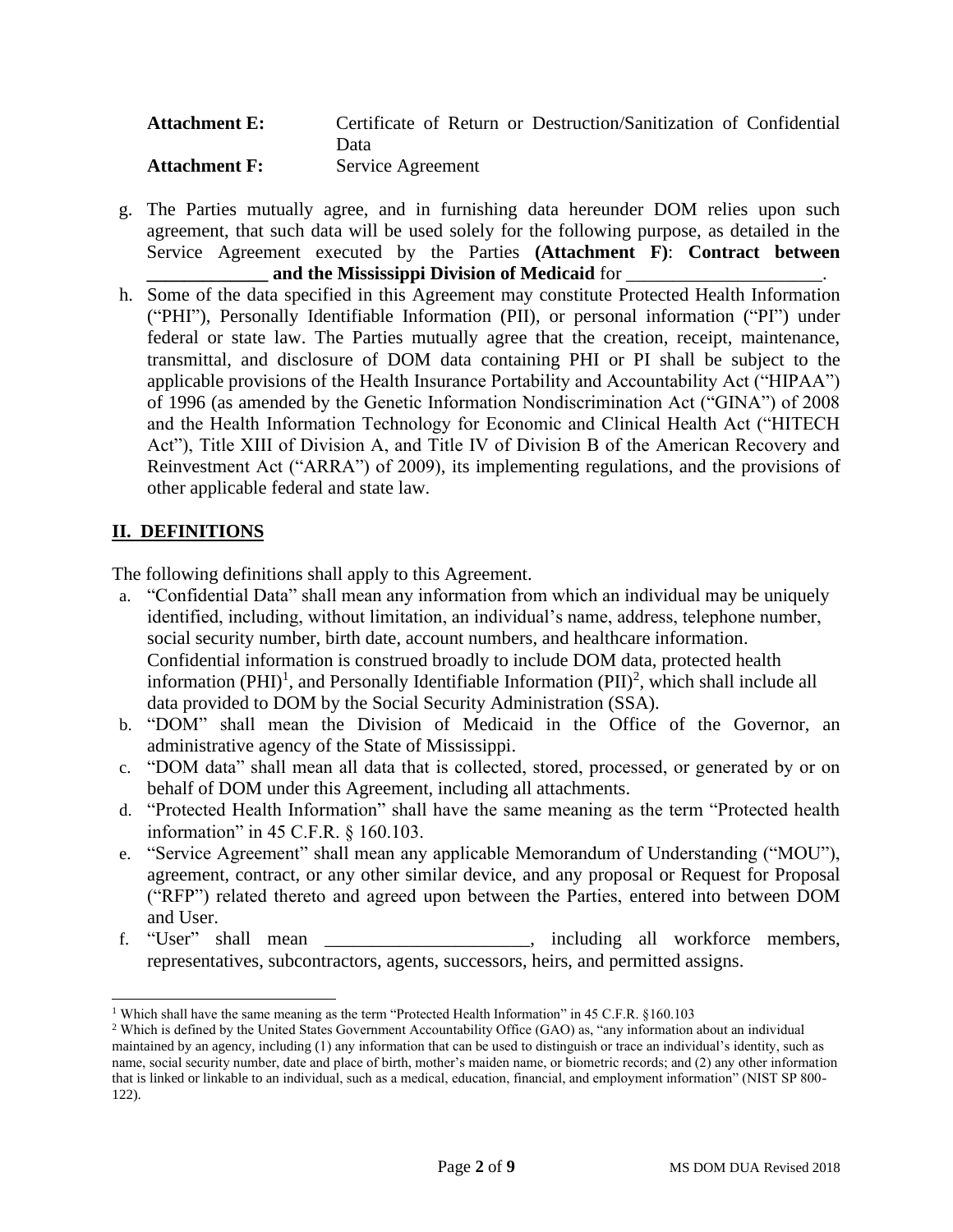#### **III. OBLIGATIONS AND ACTIVITIES OF USER**

- a. User represents and warrants that, except as DOM shall authorize in writing, User shall not disclose, release, reveal, show, sell, rent, lease, loan, or otherwise grant access to the data covered by this Agreement to any person, company, or organization. User agrees that, within User's organization, access to the DOM data covered by this Agreement shall be limited to the minimum number of individuals necessary to achieve the purpose stated in section  $(I)(g)$  of this Agreement and to those individuals on a need-to-know basis only.
- b. Upon completion of the purpose specified in section  $(I)(g)$  of this Agreement, User shall return to DOM and/or destroy/sanitize all DOM data covered by this Agreement in accordance with the following:
	- i. Return. DOM data must be returned to DOM in a sealed secure method. User will maintain a log of all DOM data being returned to DOM. All DOM data returned via 3<sup>rd</sup> party carrier will be traceable and require the signature of the receiving party.
	- ii. Destruction/Sanitization. DOM data in electronic form must be sanitized (cleared or purged) in accordance with NIST Special Publication 800-88 Revision 1 or as approved in writing by DOM. Media may also be physically destroyed in accordance with NIST Special Publication 800-88 Revision 1. User shall destroy all paper documents with DOM data by using a confidential method of destruction, such as crosscut shredding or contracting with a company that specializes in confidential destruction of documents.

User agrees that no data from DOM records, any parts or copies thereof, including data derived from DOM records (electronic, paper, or otherwise), shall be retained when the data is returned and/or destroyed/sanitized unless authorization in writing for the retention of such data has been received from the DOM signatories designated in section (VI)(c) of this Agreement. User shall certify the return and/or destruction/sanitization of the file(s) in writing using **Attachment E,** Certificate of Return or Destruction/Sanitization of Confidential Data, upon termination of the DUA. In the event that User determines that returning and/or destroying/sanitizing DOM data is infeasible, User shall provide to DOM notification of the conditions that make return and/or destruction/sanitization infeasible. Upon notification in writing that return and/or destruction of DOM data is infeasible, User shall extend the protections of this Agreement to such data and limit further uses and disclosures to those purposes that make the return and/or destruction/sanitization infeasible, for so long as User maintains such data.

c. User agrees to establish and maintain appropriate administrative, technical, and physical safeguards to protect the confidentiality of DOM data and to prevent unauthorized use or access to it. The safeguards shall provide a level and scope of security that is not less than the level and scope of security established in HIPAA and its implementing regulations. User also agrees to provide a level and scope of security that is at least comparable to the level and scope of security established by the Office of Management and Budget in OMB Circular No. A-130, Appendix III – Security of Federal Automated Information systems, which sets forth guidelines for automated information systems in Federal agencies. If the data obtained by User from DOM includes data provided to DOM by the Social Security Administration (SSA), User shall also comply with the substantive privacy and security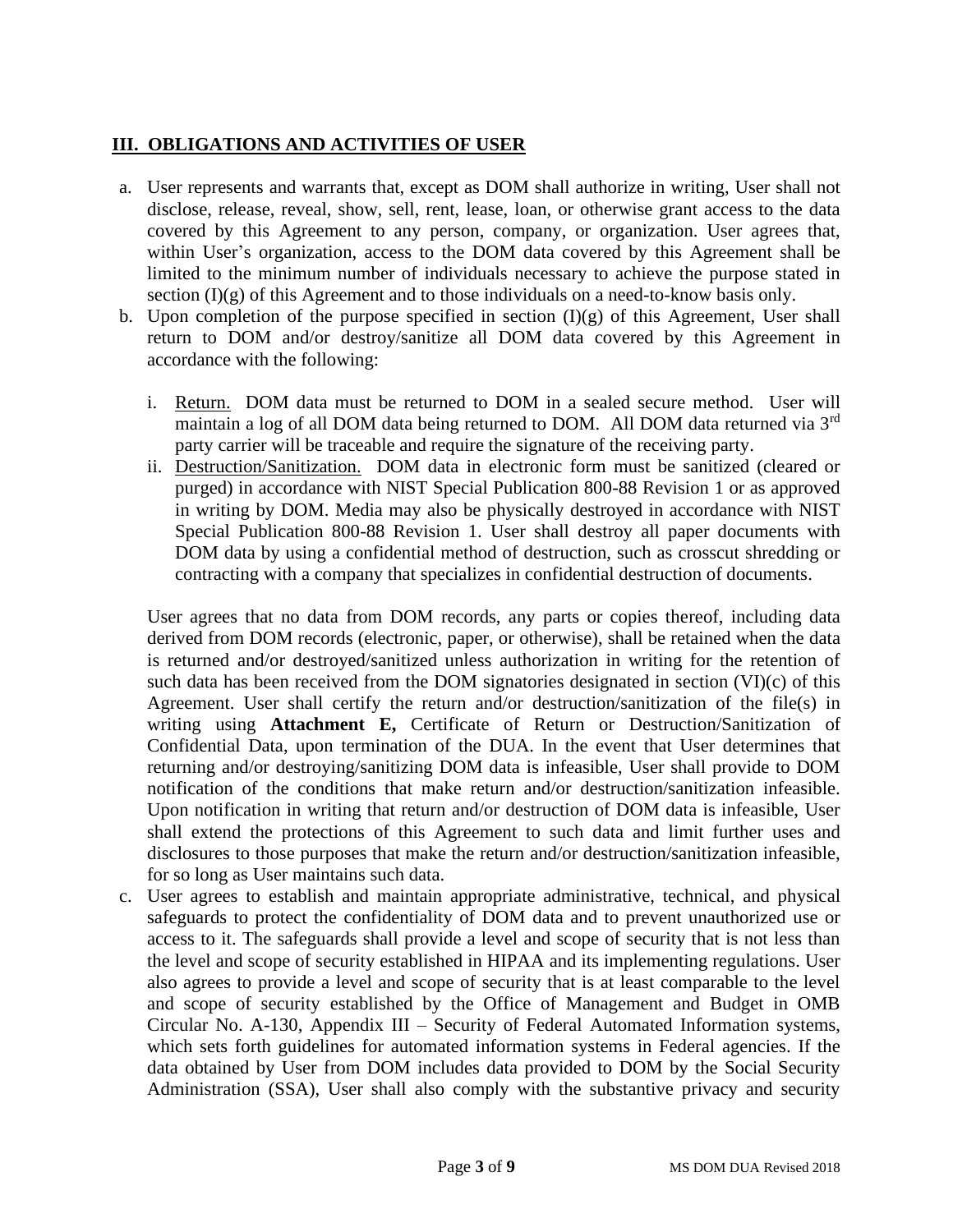requirements in the Computer Matching and Privacy Protection Act Agreement between SSA and the State of Mississippi, which is attached as **Attachment B** and incorporated into this Agreement. In addition, User agrees to comply with the specific Security Controls enumerated in **Attachment C** of this Agreement. In case of a conflict between any of the security standards contained in any of these enumerated sources of security standards, the most stringent shall apply. The most stringent means that safeguard which provides the highest level of protection to DOM data from unauthorized disclosure.

- d. User acknowledges that in addition to the requirements of this Agreement, they must also abide by the applicable privacy and disclosure laws and regulations under HIPAA, the Privacy Act of 1974 (as amended by the Computer Matching and Privacy Protection Act of 1988), 42 C.F.R. Part 2, their implementing regulations, and other applicable federal and state law.
- e. User agrees that all DOM data shall not be co-mingled with other trading partner's data, and shall be easily identifiable and exportable. DOM Data shall be stored in an individual structure in accordance with the following: User shall create an instance (single-tenant) of the particular database software utilized by User, and only DOM data shall reside in that instance of the database. The intent of this section is not to require separate procurement of hardware specific to DOM, however DOM data must not reside in a database that contains other entities' data.
- f. User agrees that nothing in this Agreement shall permit User to access, store, share, maintain, transmit or use or disclose PHI in any form via any medium with any third party, including User's Business Associates or subcontractors, beyond the boundaries and jurisdiction of the United States without the express written authorization from DOM.
- g. User agrees that all DOM data will be encrypted using industry standard algorithms as approved by DOM, in flight and at rest.
- h. User agrees to comply with the State of Mississippi ITS Enterprise Security Policy, which will be provided upon request.
- i. Without limitation of the foregoing:
	- i. Pursuant to 42 U.S.C. § 17931(a), the following sections of the Security Rule shall apply to User as it relates to PHI in the same manner as they apply to DOM: 45 C.F.R. §§ 164.308 (Administrative Safeguards); 164.310 (Physical Safeguards); 164.312 (Technical Safeguards); and 164.316 (Policies and procedures and documentation requirements).
- j. User agrees to report to DOM any use or disclosure of the information not provided for by this Agreement of which they become aware, without unreasonable delay, and no later than seventy-two (72) hours after discovery, and to take further action regarding the use or disclosure as specified in **Attachment D**, Notification of Breach, of this Agreement.
- k. User agrees to mitigate, to the extent practicable, any harmful effect that is known to user of a use or disclosure of PHI, PII, or confidential information by user in Violation of the requirements of this Agreement.
- l. If User must Disclose DOM data pursuant to law or the legal process, User shall notify DOM without unreasonable delay and at least ten (10) calendar days in advance of any disclosure so that DOM may take appropriate steps to address the disclosure, if needed.
- m. User agrees to train and use reasonable measures to ensure compliance with the requirements of this Agreement by employees who assist in the performance of functions or activities under this Agreement and use or disclose DOM data, and to discipline such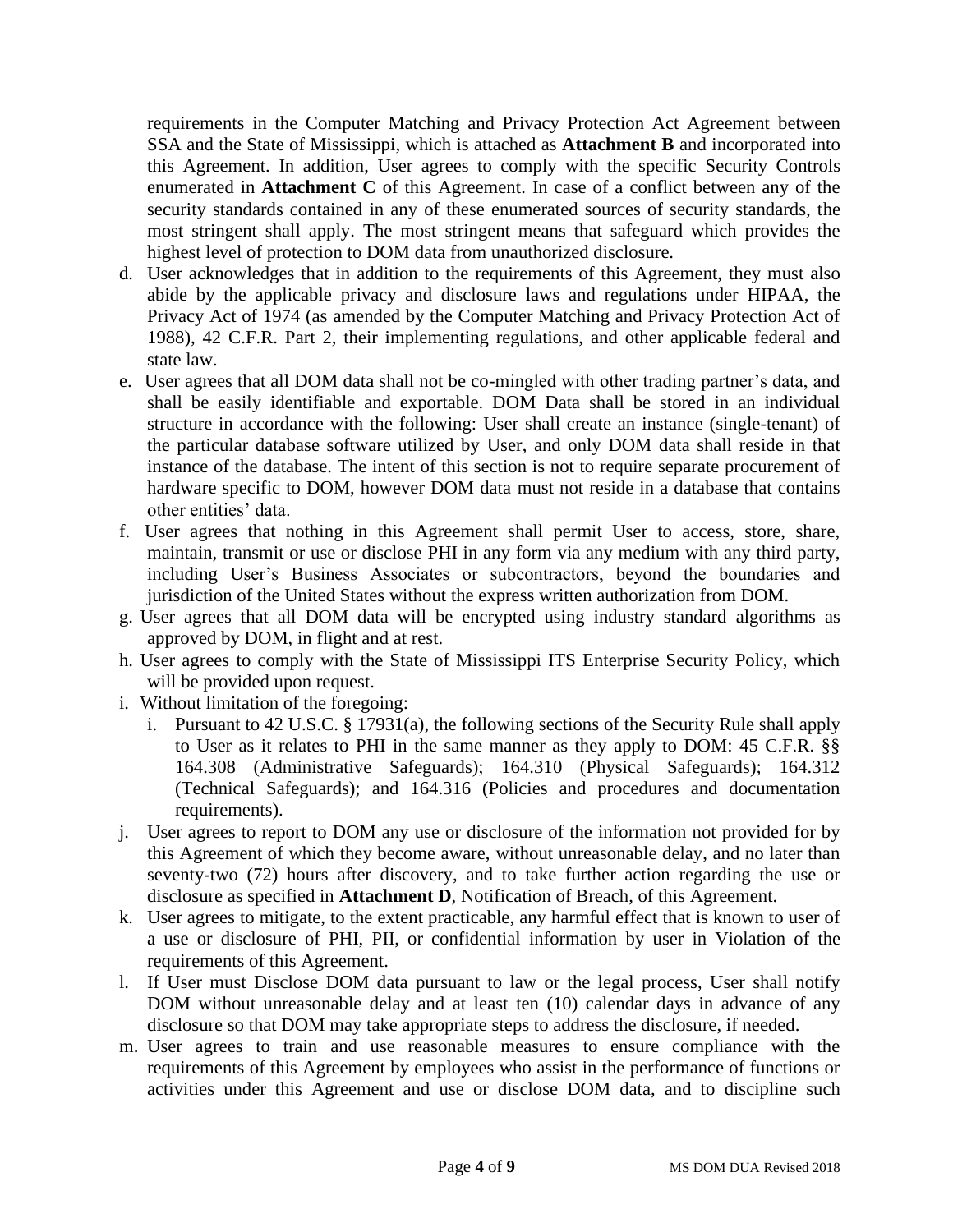employees who intentionally violate any provisions of this Agreement, including by termination of employment if necessary. In complying with the provisions of this section, User shall observe the following requirements:

- i. User shall provide information privacy and security training, at least annually, at its own expense, to all its employees who assist in the performance of functions or activities under this Agreement and use or disclose DOM data; and
- ii. User shall require each employee who receives information privacy and security training to sign a certification, indicating the employee's name and the date on which the training was completed.
- n. From time to time, DOM may, upon prior written notice and at mutually convenient times, inspect the facilities, systems, books, and records of User to monitor compliance with this Agreement. User shall promptly remedy any violation of any provision of this Agreement and shall certify the same to the DOM Privacy Officer in writing. The fact that DOM inspects, or fails to inspect, or has the right to inspect, User's facilities, systems, and procedures does not relieve User of their responsibility to comply with this Agreement.

### **IV. TERM AND TERMINATION**

- a. Term. The effective date of this Agreement is the effective date of the Service Agreement entered into between DOM and User.
- b. Termination. This Agreement shall terminate when all of the data provided by DOM to User is destroyed/sanitized or returned to DOM as set forth in section (III)(b) of this Agreement and a Certificate of Return or Destruction/Sanitization of Confidential Data is sent to the DOM Point-of-Contact named in section (I)(e) of this Agreement.
- c. Termination for Cause. Upon DOM knowledge of a material breach or violation of this Agreement by User, DOM shall at its discretion either:
	- i. provide an opportunity for User to cure the breach or end the violation and terminate this Agreement and the associated Service Agreement, if User does not cure the breach or end the violation within the time specified by DOM, or
	- ii. immediately terminate this Agreement and the associated Service Agreement if User has breached a material term of this Agreement and cure is not possible.
- d. Effect of Termination. Upon termination of this Agreement, for any reason, User shall return to DOM and/or destroy/sanitize all DOM data in accordance with section (III)(b) of this Agreement. The provisions of this Agreement governing the privacy and security of DOM data shall remain in effect until all data is returned and/or destroyed/sanitized and DOM receives a Certificate of Return or Destruction/Sanitization of Confidential Data from User.

## **V. MISCELLANEOUS**

a. Penalties. User acknowledges that criminal, administrative, and civil penalties under HIPAA, the Privacy Act, 42 C.F.R. Part 2, their implementing regulations, and other applicable federal and state law, may apply with respect to any use or disclosure of information or data that is inconsistent with the terms of this Agreement. By signing this Agreement, User agrees to abide by all provisions set out in this Agreement, including all attachments, for protection of the data specified in this Agreement, and acknowledges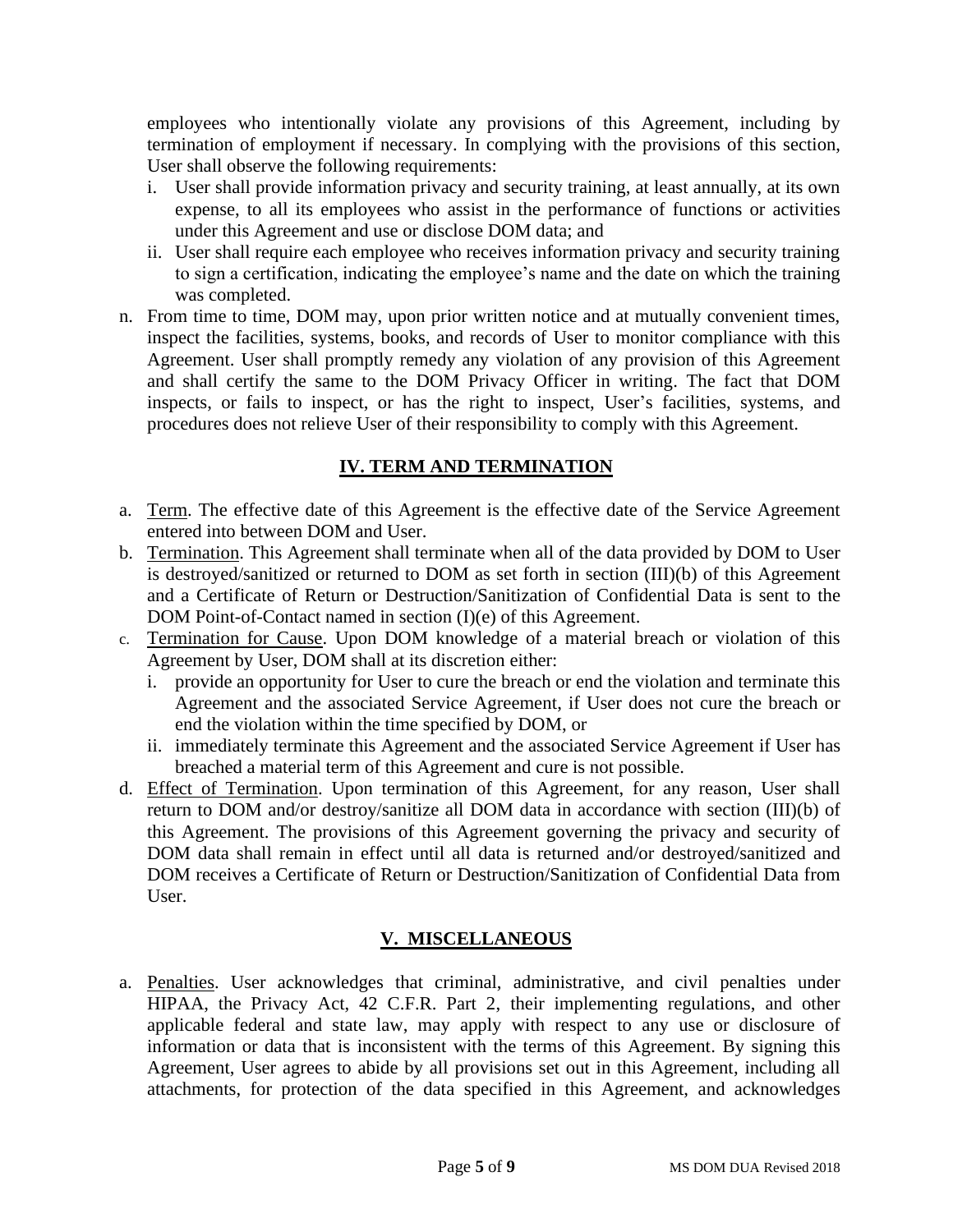having received notice of potential criminal, administrative, or civil penalties for violation of the terms of the Agreement. User agrees any material violations of the terms of this Agreement or any of the laws and regulations governing the use of DOM data may result in denial of access to DOM data.

- b. Statutory and Regulatory References. A reference in this Agreement to HIPAA, the Privacy Act, 42 C.F.R. Part 2, their implementing regulations, or other applicable federal and state law means the section as in effect or as amended, and for which compliance is required.
- c. Amendments/Changes in Law.
	- i. *General.* Modifications or amendments to this Agreement may be made upon mutual agreement of the Parties, in writing signed by the Parties hereto and approved as required by law. No oral statement of any person shall modify or otherwise affect the terms, conditions, or specifications stated in this Agreement. Such modifications or amendments signed by the Parties shall be attached to and become part of this Agreement.
	- ii. *Amendments as a Result of Changes in the Law.* The Parties agree to take such action as is necessary to amend this Agreement to effectively comply with any subsequent changes or clarifications of statutes, regulations, or rules related to this Agreement. The Parties further agree to take such action as is necessary to comply with the applicable requirements of HIPAA, the Privacy Act, 42 C.F.R. Part 2, their implementing regulations, and any other applicable federal and state law relating to the security and privacy of DOM data.
	- iii. *Procedure for Implementing Amendments as a Result of Changes in Law.* In the event that there are subsequent changes or clarifications of statutes, regulations or rules relating to this Agreement, or the Parties' compliance with the laws referenced in section  $(V)(c)(ii)$  of this Agreement necessitates an amendment, the requesting party shall notify the other party of the need for an amendment or any actions it reasonably deems are necessary to comply with such changes or to ensure compliance, and the Parties promptly shall take such actions. In the event that there shall be a change in the federal or state laws, rules or regulations, or any interpretation of any such law, rule, regulation or general instructions which may render any of the material terms of this Agreement unlawful or unenforceable, or materially affects the financial arrangement contained in this Agreement, the Parties may, by providing advanced written notice, propose an amendment to this Agreement addressing such issues.
- d. Survival. The respective rights and obligations of User under section (IV)(d) of this Agreement shall survive the termination of this Agreement.
- e. Interpretation. Any ambiguity in this Agreement shall be resolved to permit DOM to comply with HIPAA, the Privacy Act, 42 C.F.R. Part 2, their implementing regulations, and any other applicable federal or state law. The Parties agree that instructions or interpretations issued to User concerning this Agreement, and the data and documents specified herein, shall not be valid unless issued in writing by the DOM Point-of-Contact specified in section (I)(d) of this Agreement or the DOM signatories to this Agreement shown in section (VI)(c) of this Agreement.
- f. Indemnification. To the fullest extent allowed by law, User shall indemnify, defend, save and hold harmless, protect, and exonerate DOM, its employees, agents, and representatives, and the State of Mississippi from and against all claims, demands, liabilities, suits, actions, damages, losses, and costs of every kind and nature whatsoever including, without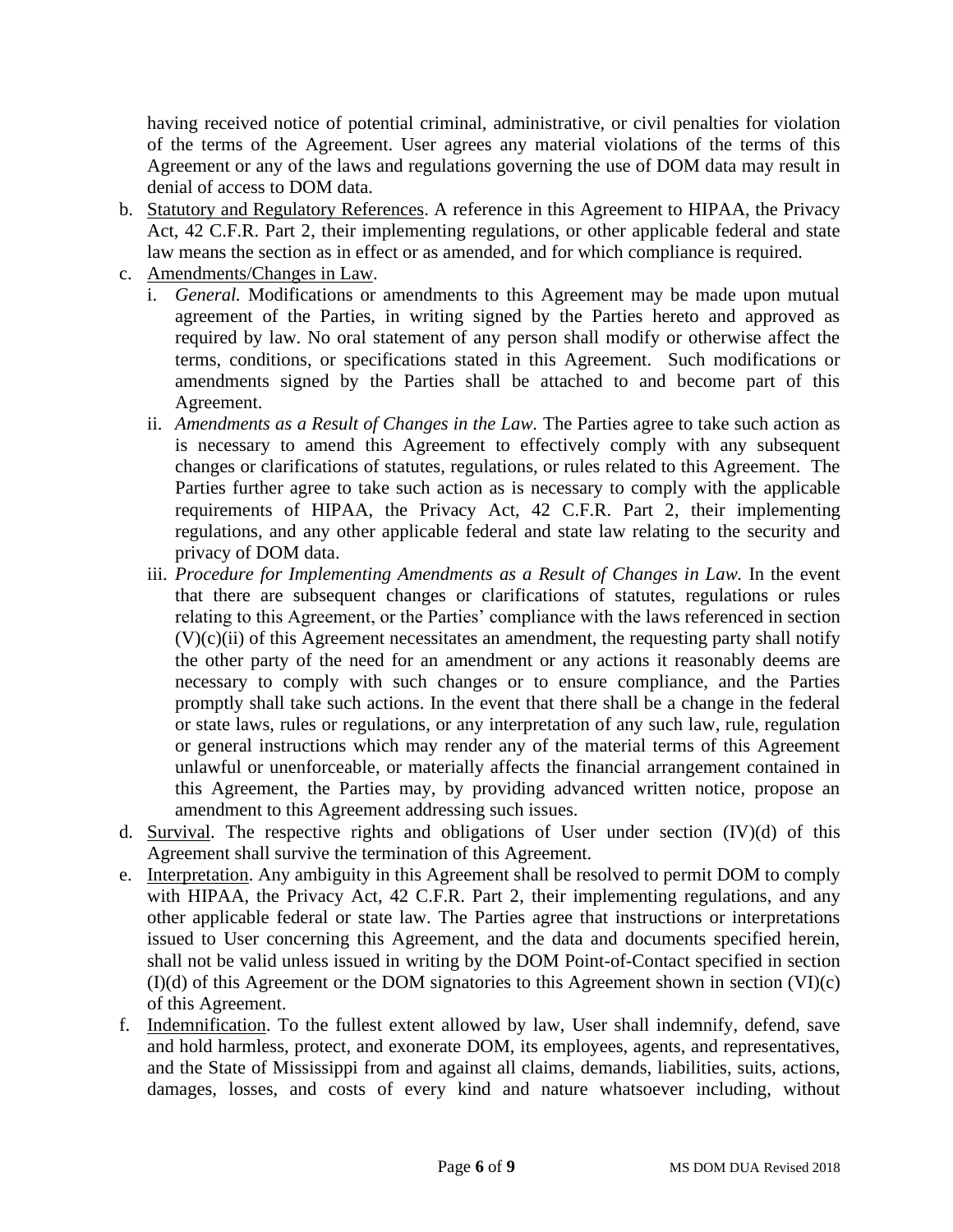limitation, court costs, investigative fees and expenses, and attorney's fees, arising out of or caused by User and/or its partners, principals, agents, and employees in the performance of or failure to perform this Agreement. In DOM's sole discretion, User may be allowed to control the defense of any such claim, suit, etc. In the event User defends said claim, suit, etc., User shall use legal counsel acceptable to DOM. User shall be solely responsible for all costs and/or expenses associated with such defense, and DOM shall be entitled to participate in said defense. User shall not settle any claim, suit, etc. without DOM's concurrence, which DOM shall not unreasonably withhold.

DOM's liability, as an entity of the State of Mississippi, is determined and controlled in accordance with Mississippi Code Annotated § 11-46-1 *et seq.*, including all defenses and exceptions contained therein. Nothing in this Agreement shall have the effect of changing or altering the liability or of eliminating any defense available to the State under statute.

- g. Disclaimer. DOM makes no warranty or representation that compliance by User with this Agreement, HIPAA, the Privacy Act, 42 C.F.R. Part 2, their implementing regulations, and other applicable laws and regulations will be adequate or satisfactory for User's own purposes or that any information in User's possession or control, or transmitted or received by User, is or will be secure from unauthorized use or disclosure. User is solely responsible for all decisions made by User regarding the safeguarding of DOM data.
- h. Notices. Any notice from one party to the other under this Agreement shall be in writing and may be either personally delivered, emailed, or sent by registered or certified mail in the United States Postal Service, Return Receipt Requested, postage prepaid, addressed to each party at the addresses which follow or to such other addresses provided for in this agreement or as the parties may hereinafter designate in writing:

#### **DOM: Office of the Governor Division of Medicaid 550 High Street, Suite 1000 Jackson, MS 39201**

**User: \_\_\_\_\_\_\_\_\_\_\_\_\_\_\_\_\_\_\_\_\_\_\_\_\_\_ \_\_\_\_\_\_\_\_\_\_\_\_\_\_\_\_\_\_\_\_\_\_\_\_\_\_**

> **\_\_\_\_\_\_\_\_\_\_\_\_\_\_\_\_\_\_\_\_\_\_\_\_\_\_ \_\_\_\_\_\_\_\_\_\_\_\_\_\_\_\_\_\_\_\_\_\_\_\_\_\_**

Any such notice shall be deemed to have been given as of the date transmitted.

- i. Severability. It is understood and agreed by the Parties hereto that if any part, term, or provision of this Agreement is by the courts or other judicial body held to be illegal or in conflict with any law of the State of Mississippi or any federal law, the validity of the remaining portions or provisions shall not be affected and the obligations of the parties shall be construed in full force as if the Agreement did not contain that particular part, term, or provision held to be invalid.
- j. Applicable Law. This Agreement shall be construed broadly to implement and comply with the privacy and security requirements of HIPAA, the Privacy Act, 42 C.F.R. Part 2, their implementing regulations, and other applicable federal and state law. All other aspects of this Agreement shall be governed by and construed in accordance with the laws of the State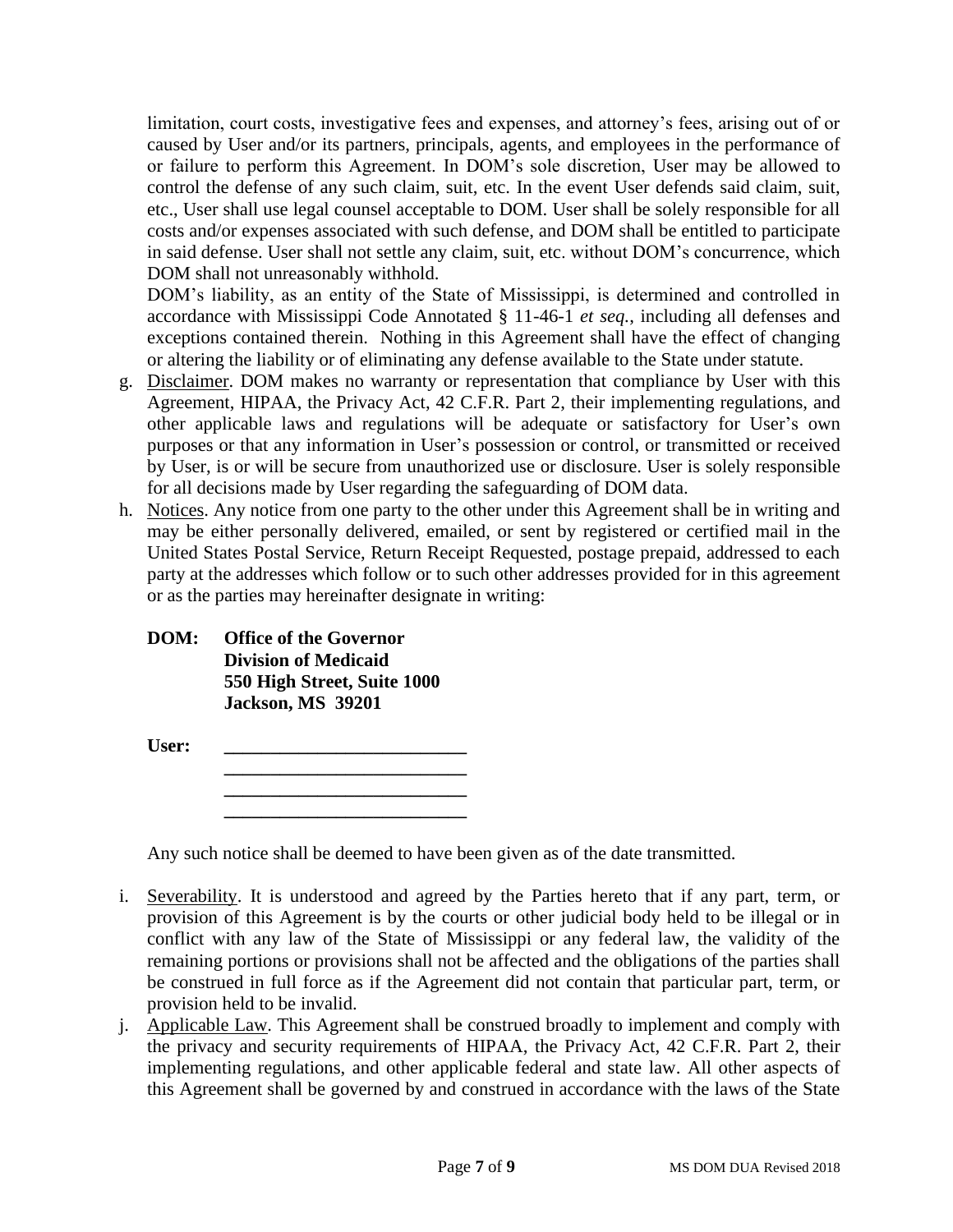of Mississippi, excluding its conflicts of laws provisions, and any litigation with respect thereto shall be brought in the courts of the State. User shall comply with applicable federal, state, and local laws, regulations, policies, and procedures as now existing and as may be amended or modified. Where provisions of this Agreement differ from those mandated by such laws and regulations, but are nonetheless permitted by such laws and regulations, the provisions of this Agreement shall control.

- k. Non-Assignment and Subcontracting. User shall not assign, subcontract, or otherwise transfer this Agreement, in whole or in part, without the prior written consent of DOM, and provided that User provides DOM with a list of all such subcontractors, and submits an updated list upon any subsequent change. Any attempted assignment or transfer of its obligations without such consent shall be null and void. No such approval by DOM of any subcontract shall be deemed in any way to provide for the incurrence of any obligation of DOM in addition to the total compensation agreed upon in this Agreement. Subcontracts shall be subject to the terms and conditions of this Agreement and to any conditions of approval that DOM may deem necessary. Subject to the foregoing, this Agreement shall be binding upon the respective successors and assigns of the parties. DOM may assign its rights and obligations under this Agreement to any successor or affiliated entity.
- l. Entire Agreement. This Agreement contains the entire agreement between Parties and supersedes all prior discussions, instructions, directions, understandings, negotiations, agreements, and services for like services.
- m. No Third Party Beneficiaries. Nothing express or implied in this Agreement is intended to confer, nor shall anything herein confer, upon any person other than the Parties and their respective successors, heirs, or permitted assigns, any rights, remedies, obligations, or liabilities whatsoever.
- n. Assistance in Litigation or Administrative Proceedings. User shall make itself and any workforce members, contractors, subcontractors, agents, representatives, subsidiaries, or affiliates assisting User in the fulfillment of its obligations under this Agreement, available to DOM, at no cost to DOM, to testify as witnesses, or otherwise, in the event of litigation or administrative proceedings being commenced against DOM, its directors, officers, or any other workforce member based upon claimed violation of HIPAA, the Privacy Act, 42 C.F.R. Part 2, their implementing regulations, or other laws relating to security and privacy, except where User or its workforce members, contractors, subcontractors, agents, representatives, subsidiaries, or affiliates are a named adverse party.

*[Remainder of page intentionally left blank; signature page follows.]*